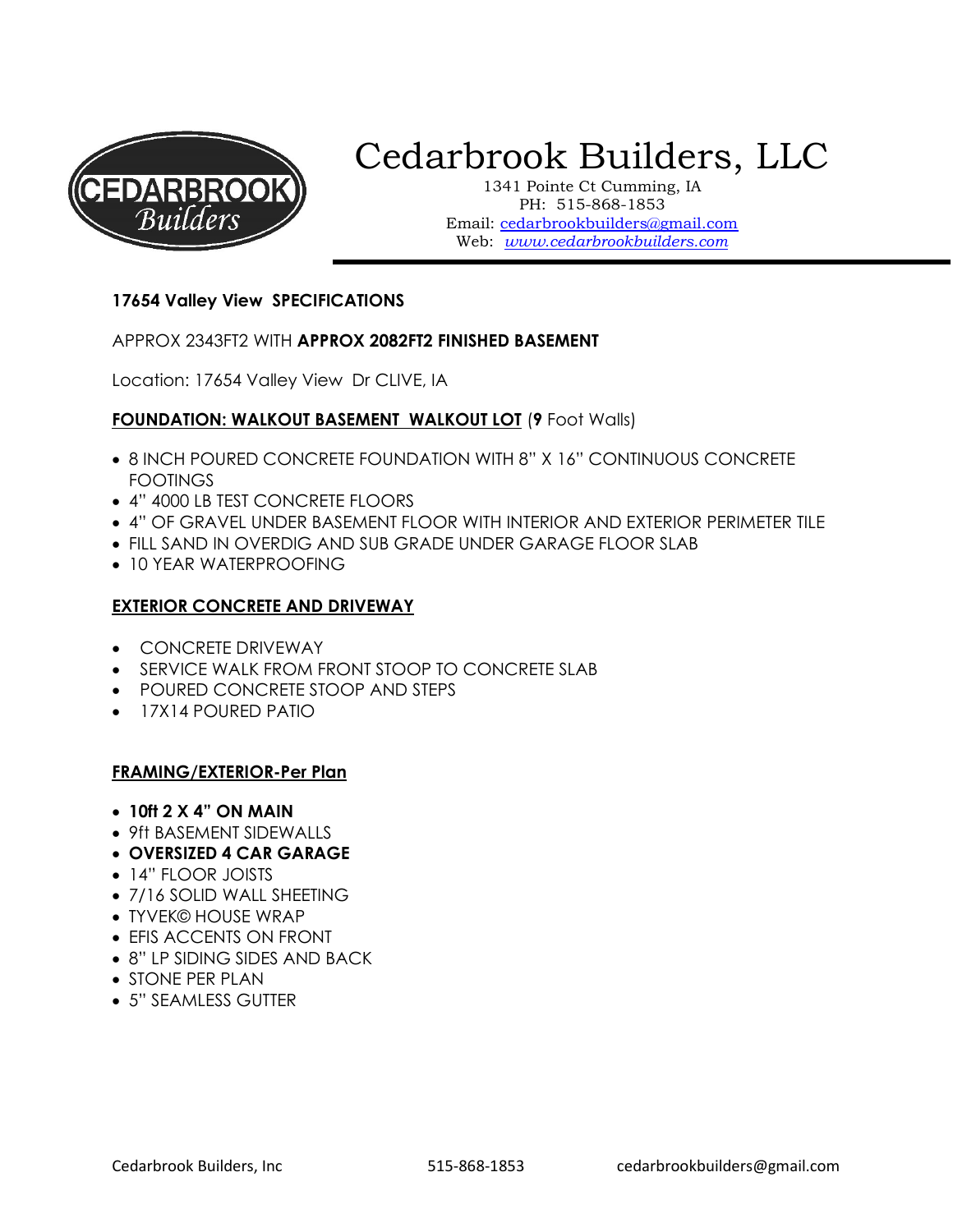# DECK (NO STEPS)

- $\bullet$  20 $\times$ 16
- TREX COMPOSITE DECKING WITH WESTBURY STOCK ALUMINUM RAILING

# ROOFING

- 30 YEAR ARCHITECTURAL
- **PERFORMANCE UNDERLAYMENT**
- WEATHERWATCH ON BOTTOM OF ALL ROOFS AND UP EVERY VALLEY
- RIDGE VENTS

## WINDOW/DOOR SCHEDULE PER PLAN

- GERKIN VINYL COMFORT SERIES BLACK EXTERIOR BLACK IN AND OUT
- 2-16x8 INSULATED GARAGE DOORS WITH WINDOWS 2 BELT DRIVE OPENERS INCLUDED
- 1-KEYPAD

## **INSULATION**

- POLY VAPOR BARRIER IN HOUSE
- R-15 BLOWN IN BLANKET (BIBS) EXTERIOR WALLS (2" X 4")
- R-11 BASEMENT WALLS
- R-44 CEILING (ATTIC)
- R-19 RIM JOISTS
- R-11 GARAGE WALLS AND R- 19 ATTIC

# MECHANICAL

- RHEEM 96% GAS FURNACE WITH MATCHING 16 SEER AC UNIT
- 2 ZONES
- DIGITAL THERMOSTAT
- 2- 46" GAS FIREPLACES. STANDARD B46 MAIN AND LINEAR BL46 BASEMENT



- 2-50 GALLON RHEEM PRO ELECTRIC WATER HEATERS
- 1" PEX WATER LINE FROM METER PIT TO HOUSE
- 2 EXTERIOR HOSE BIBS ON EXTERIOR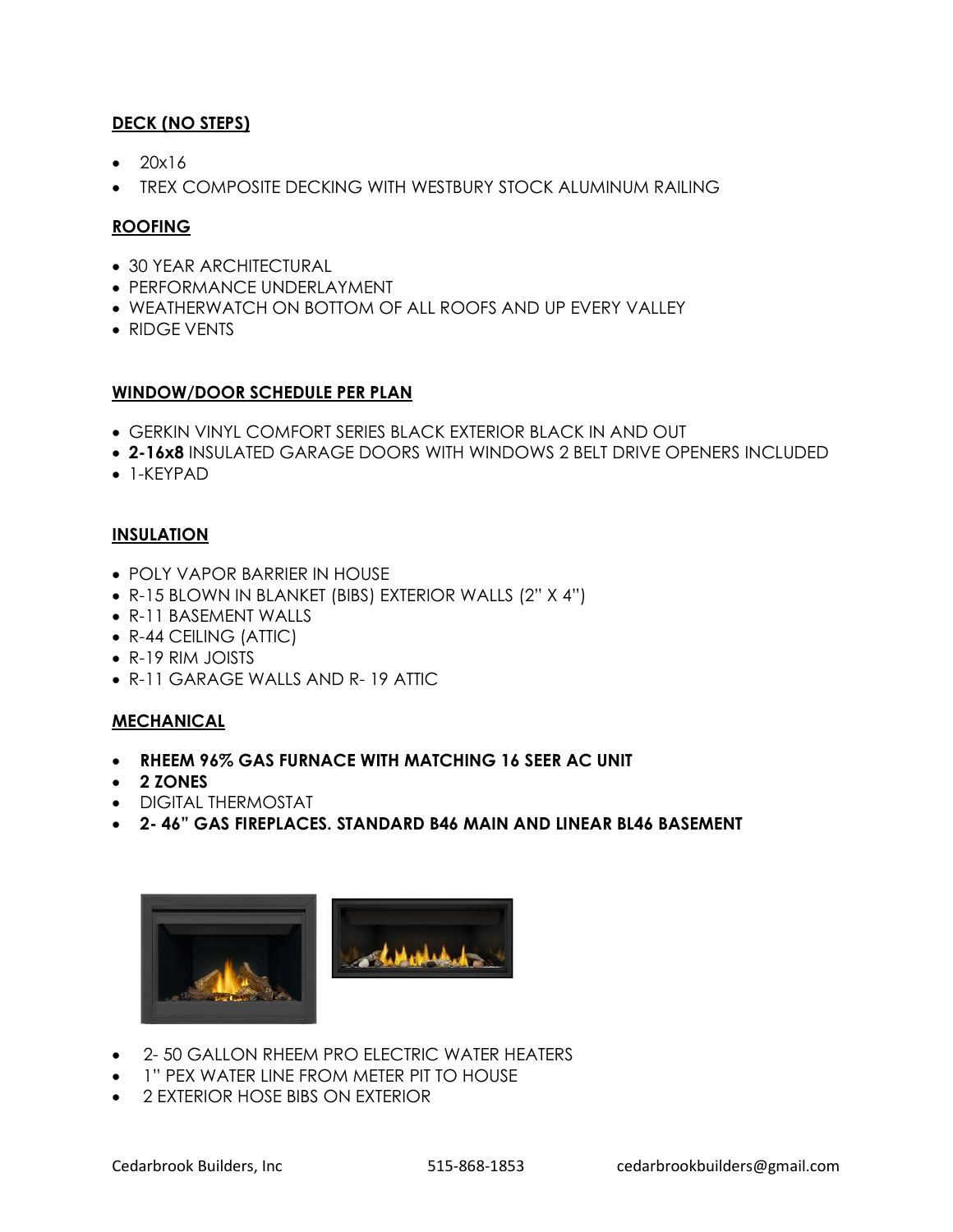- HOT AND COLD BIB IN GARAGE
- 1-SUMP BASKET WITH 1/3 HP SUMP PUMP
- PASSIVE RADON SYSTEM
- CITY WATER, SEWER AND STORM WATER SERVICE
- FULL BATH AND HALF BATH IN BASEMENT
- **•** IRRIGATION

## MASTER BATH

- TILE SHOWER WITH GLASS DOOR DELTA FIXTURES (COLOR TBD)
- FREE STANDING SOAKER TUB
- EXHAUST FAN
- DELTA FAUCETS (COLOR TBD)
- 9FT VANITY AREA, 2 UNDERMOUNT SINKS WITH QUARTZ COUNTERTOP WITH BACKSPLASH UP TO MIRROR
- HARDWARE COLOR TBD
- 1- MANSFIELD ADA TOILET
- 2 TOWEL HOOKS
- **1 TOILET PAPER HOLDER**

## MAIN LEVEL FULL BATH

- **•** 1 EXHAUST FAN
- 5' AKKRE ACRYLIC Tub WITH TILE WALLS AND DELTA FIXTURE (GLASS BYPASS DOOR INCLUDED) (COLORS TBD)
- DELTA FAUCET(COLOR TBD)
- 60" DOUBLE BOWL WITH STOCK QUARTZ COUNTERTOP
- BACKSPLASH UP TO MIRROR ON VANITY
- 1 MANSFIELD TOILET
- 1 TOWEL HOOKS
- 1 TOILET PAPER HOLDER
- HARDWARE (COLOR TBD)

## MAIN LEVEL HALF BATH

- ADA ELONGATED TOILET
- 33" VANITY WITH QUARTZ TOP AND UNDERMOUNT SINK
- DELTA FAUCET(COLOR TBD)
- 1 TOWEL HOOK
- 1 TP HOLDER
- HARDWARE (COLOR TBD)

## LOWER LEVEL FULL BATH

- **•** 1 EXHAUST FAN
- 5' AKKRE ACRYLIC Tub/SHOWER (NO DOOR INCLUDED)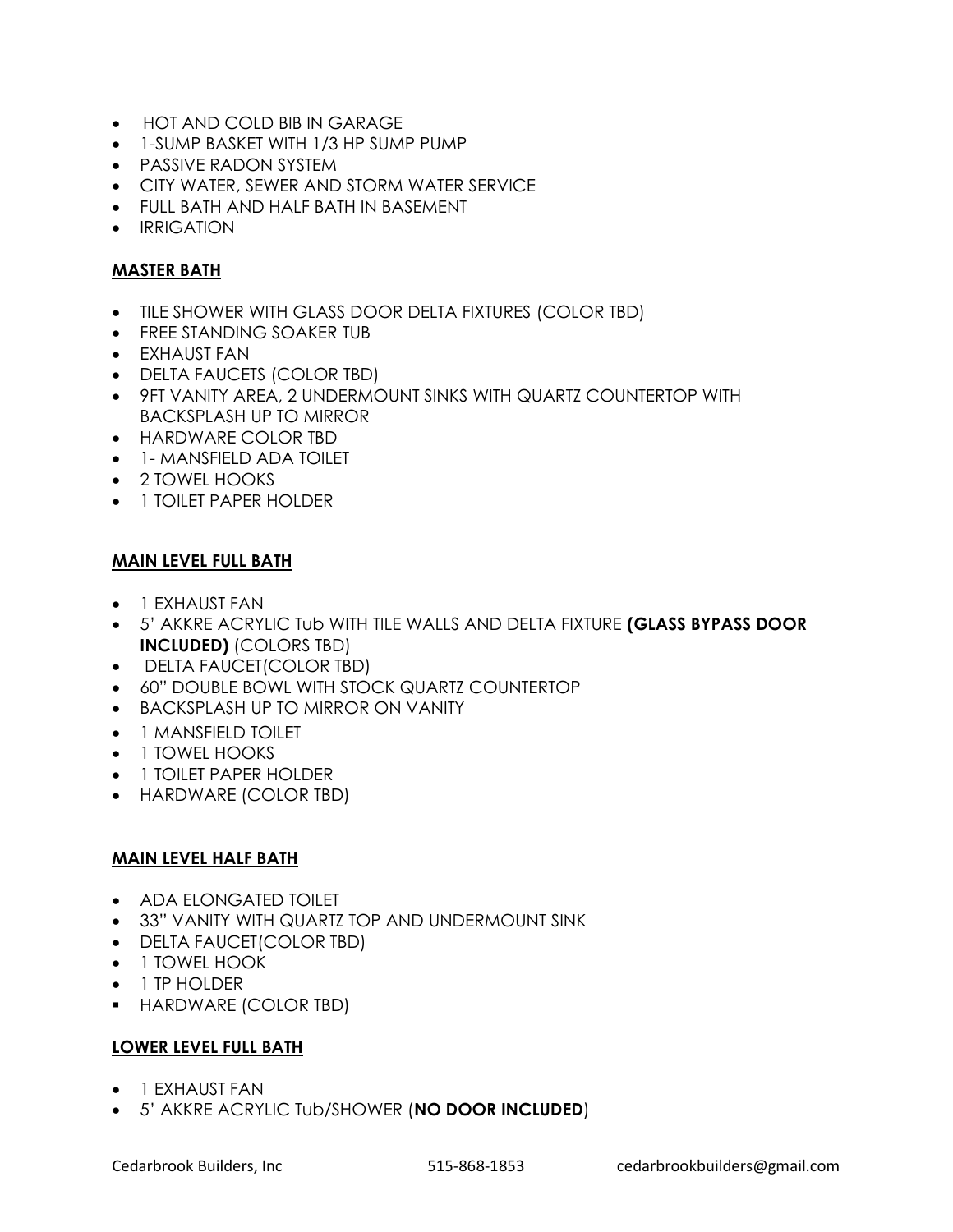- DELTA FAUCETS (COLOR TBD)
- 60" DOUBLE BOWL WITH QUARTZ COUNTERTOP
- **BACKSPLASH UP TO MIRROR ON VANITY**
- 1 MANSFIELD TOILET
- 2 TOWEL HOOKS
- **1 TOILET PAPER HOLDER**
- HARDWARE (COLOR TBD)

# LOWER LEVEL HALF BATH

- 30" FUNITURE PIECE VANITY WITH DELTA FAUCET(COLOR TBD)
- 1 ELONG MANSFIELD ADA TOILET
- 1 TOILET PAPER HOLDER
- 1 TOWEL HOOK
- HARDWARE (COLOR TBD)

## **KITCHEN**

- **QUARTZ COUNTERTOPS**
- UNDERMOUNT SINK (COLOR TBD)
- GAS SLIDE IN RANGE
- RANGE HOOD OR INSERT
- 66" FRIDGE/FREEZER WITH WATER LINE
- BUILT-IN MICROWAVE IN PANTRY OR KITCHEN
- DISHWASHER
- DELTA FAUCET (COLOR TBD)
- HARDWARE (COLOR TBD)
- AIR SWITCH ON BADGER 5 DISPOSAL

# BAR

- UNDERMOUNT STAINLESS STEEL SINK AND DELTA FAUCET(COLOR TBD)
- ROOM FOR FULL SIZE FRIDGE WITH WATER LINE
- FLOATING SHELVES
- HARDWARE (COLOR TBD)

## LAUNDRY/MUDROOM

- WIRED FOR ELECTRIC DRYER
- FOLDING AREA
- WHITE UNDERMOUNT LAUNDRY SINK WITH DELTA FAUCET
- DRYER VENT
- CUSTOM LOCKERS DESIGN TBD
- HARDWARE (COLOR TBD)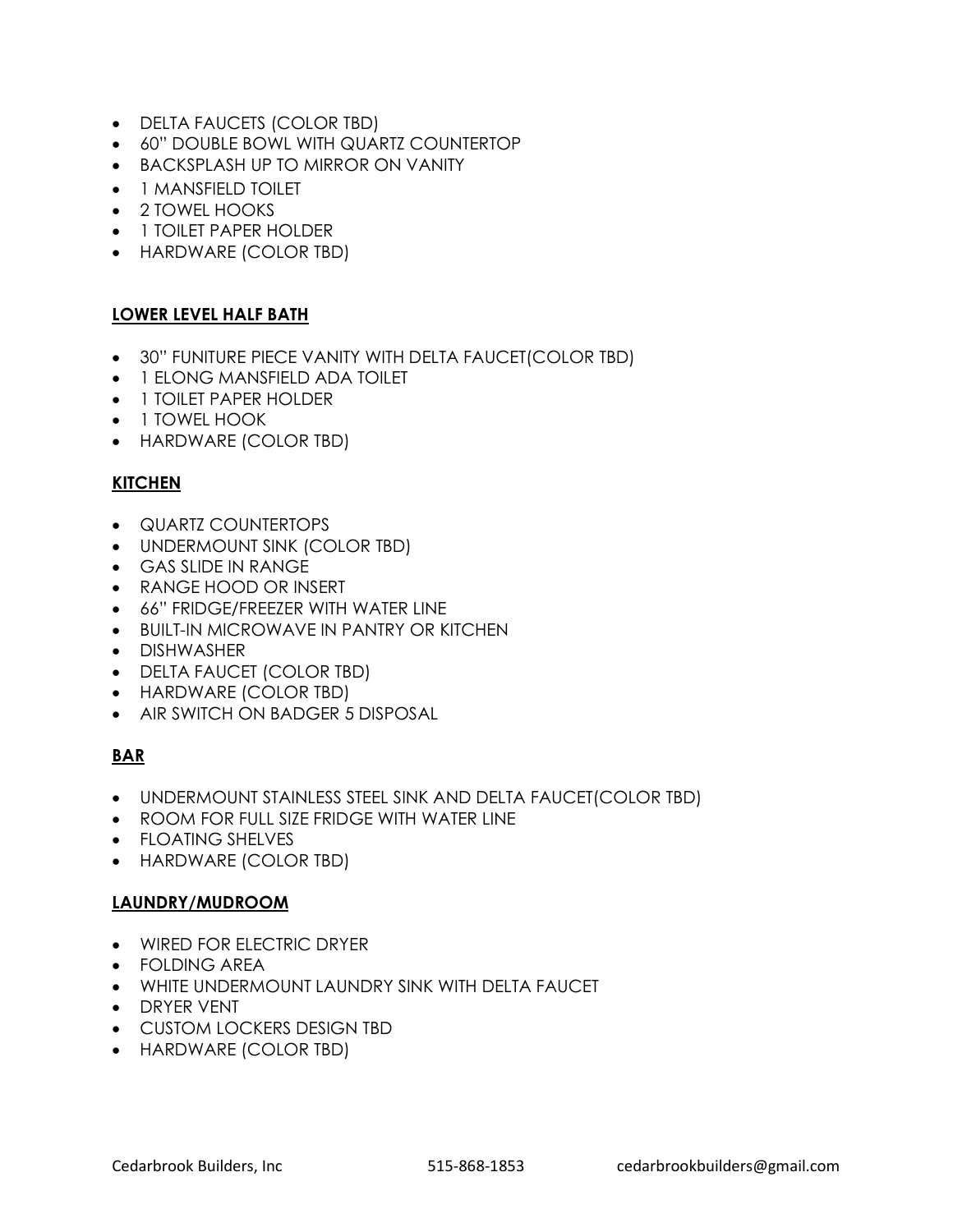# ELECTRICAL

- 200 AMP ELECTRIC SERVICE
- 4 WEATHERPROOF OUTLETS
- CABLE IN FAMILY ROOMS AND BEDROOMS
- 1 DOOR BELL CHIME
- LED UNDERCAB LIGHTING
- CEILING FANS IN FAMILY ROOM AND ALL BEDROOMS
- 80 LED DISK LIGHTING IN KITCHEN/HALLWAYS AND FAMILY ROOMS
- 3 PENDANTS OVER ISLAND
- 5 STEP LIGHTS
- DIMMERS ON FAMILY LIGHTS UP AND DOWN
- WIRED FOR OVERHEAD GARAGE DOOR OPENERS & PHOTO EYES
- 12 EXTERIOR LED DISKS OVER GARAGE, PORCH AND DECK
- DECRA WHITE SWITCHES AND STANDARD PLUGS
- LIGHTING ALLOWANCE
- **PREWIRED FOR SECURITY AND AV**

## KITCHEN

- CABINETS FROM PARAMOUNT KITCHENS AND BATH
- MERILLAT WITH DURRA ISLAND CABINETS INCLUDED PER AVAILABLE LAYOUTS
- FRIDGIAIRE PRO APPLIANCES
- **QUARTZ COUNTERTOPS FROM IOWA COUNTERTOPS STOCK SELECTIONS**

## FLOORING

- SELECTION SHEET TBD
- ENGINEERED HDW KITCHEN, DINING, ENTRY, AND PRIMARY BEDROOM
- TILE IN BATHS, LAUNDRY, AND BAR.
- CARPET ON STEPS, LL FAMILY AND ALL BEDROOMS
- BACKSPLASH IN BAR TILE OR WALLPAPER

## DRYWALL

- EXECUTIVE FINISH ON CEILINGS THROUGHOUT HOUSE
- ORANGE PEEL SIDEWALLS-SQUARE CORNERS
- GARAGE-LIGHT ORANGE PEEL ON SIDEWALLS & CEILING

## INTERIOR TRIM DETAILS SIMILAR TO PICTURES BELOW

- BOTH LEVELS
- PAINTED SOLID CORE 3 PANEL DOORS IN BEDROOMS AND BATHROOMS,
- PAINTED TRIM
- CUSTOM PANTRY WITH BUTCHER BLOCK TOP
- SCHLAGE DOOR KNOBS HARDWARE (COLOR TBD)
- FULLY TRIMED OUT WINDOWS STYLE TBD
- OPEN RAIL ON STAIRWELL STYLE TBD